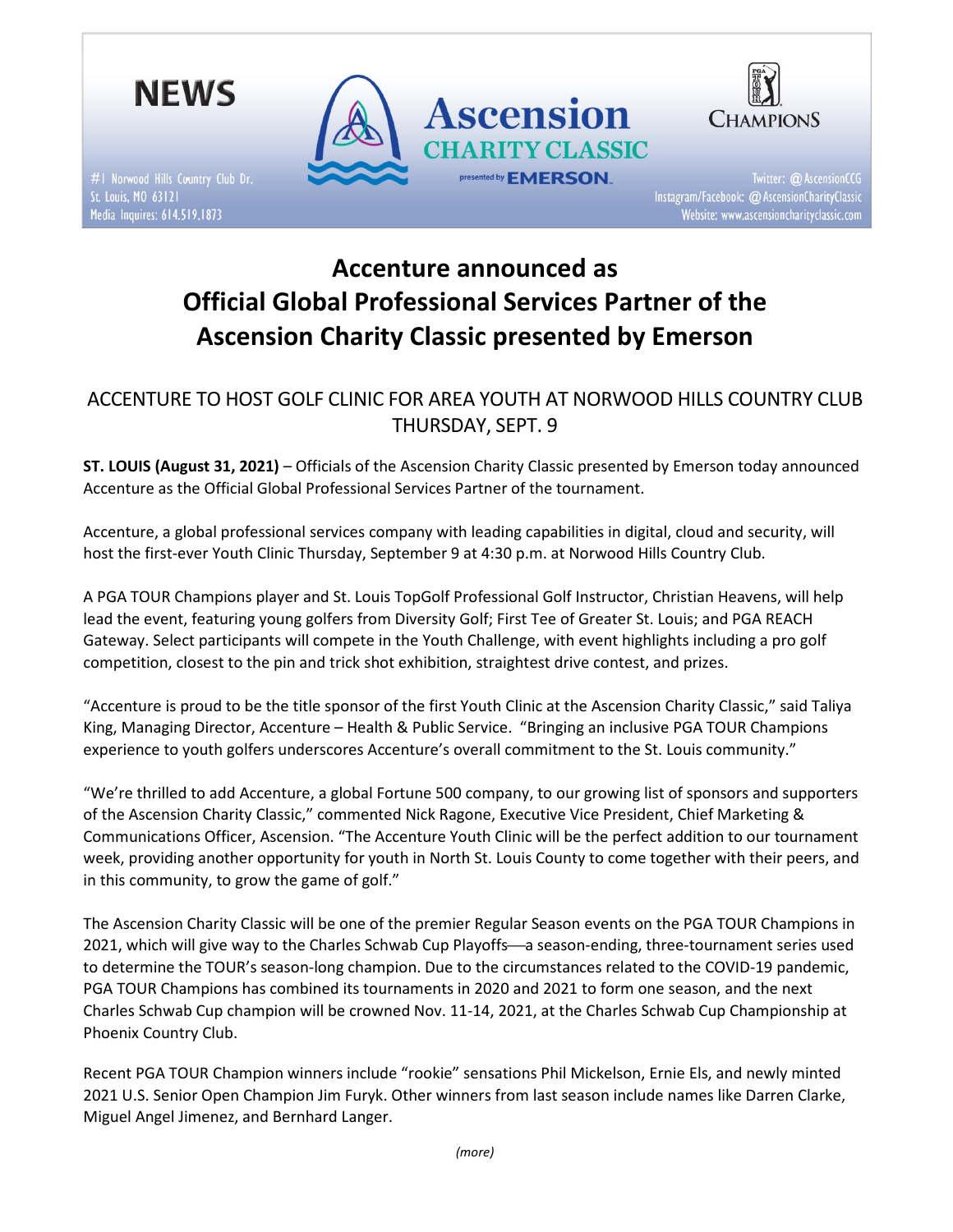### Accenture Youth Clinic Page 2, August 31, 2021

The first playing of the Ascension Charity Classic presented by Emerson is set for next week, Sept. 6-12, 2021, after being forced to reschedule from October 2020 due to the global pandemic.

Tickets for the tournament can be purchased at ascensioncharityclassic.com. Two types of weekly admission options are available, a Clubhouse Ticket as well as a Grounds Ticket. Daily tickets are also offered. Tickets start at \$20, and kids 16 and under can attend for free with a ticketed adult.

All three rounds of the Ascension Charity Classic presented by Emerson will be broadcast on Golf Channel. Internationally, telecasts air in more than 170 countries and territories, reaching more than 340 million potential households, and distributed in 15+ markets via GOLFTV.

For more information about the Ascension Charity Classic presented by Emerson, including ticket, pro-am and hospitality availability, visit the Ascension Charity Classic website at ascensioncharityclassic.com. For the latest news and updates on social media, follow the tournament on Twitter at @ascensionccg, on Facebook at facebook.com/ascensioncharityclassic and Instagram at @ascensioncharityclassic.

#### About Ascension Charity Classic presented by Emerson

The Ascension Charity Classic presented by Emerson is an official event on the PGA TOUR Champions operated by Tournaments for Charity, a 501 (c) 3 non-profit entity. This 54-hole stroke play golf tournament features 81 PGA TOUR Champions professionals competing for a \$2 million purse at historic Norwood Hills Country Club in St. Louis, Missouri. The event is designed to showcase the best golf on the PGA TOUR Champions for the enjoyment of spectators and to benefit local charities in the North St. Louis County area and beyond. All three official rounds will be internationally televised on the Golf Channel. For more information, visit ascensioncharityclassic.com.

#### About Ascension

Ascension is a faith-based healthcare organization dedicated to transformation through innovation across the continuum of care. As one of the leading non-profit and Catholic health systems in the U.S., Ascension is committed to delivering compassionate, personalized care to all, with special attention to persons living in poverty and those most vulnerable. In FY2020, Ascension provided \$2.4 billion in care of persons living in poverty and other community benefit programs. Ascension includes more than 160,000 associates and 40,000 aligned providers. The national health system operates more than 2,600 sites of care – including 146 hospitals and more than 40 senior living facilities – in 19 states and the District of Columbia, while providing a variety of services including clinical and network services, venture capital investing, investment management, biomedical engineering, facilities management, risk management, and contracting through Ascension's own group purchasing organization.

#### About Emerson

Emerson (NYSE: EMR), headquartered in St. Louis, Missouri (USA), is a global technology and engineering company providing innovative solutions for customers in industrial, commercial and residential markets. Our Automation Solutions business helps process, hybrid and discrete manufacturers maximize production, protect personnel and the environment while optimizing their energy and operating costs. Our Commercial & Residential Solutions business helps ensure human comfort and health, protect food quality and safety, advance energy efficiency and create sustainable infrastructure. For more information visit Emerson.com.

#### About PGA TOUR Champions

PGA TOUR Champions is a membership organization of professional golfers 50 and older, including 33 members of the World Golf Hall of Fame. The Tour's mission is to provide financial opportunities for its players, entertain and inspire its fans, deliver substantial value to its partners, create outlets for volunteers to give back and generate significant charitable and economic impact in tournament communities. All events are televised in the United States, with most receiving complete coverage on Golf Channel, the exclusive cable-television partner of PGA TOUR Champions. Internationally, telecasts air in excess of 170 countries and territories, reaching more than 340 million potential households, and distributed in 15+ markets via GOLFTV. Follow PGA TOUR Champions online at PGATOUR.com, at facebook.com/PGATOURChampions, on Twitter @ChampionsTour and on Instagram @pgatourchampions.